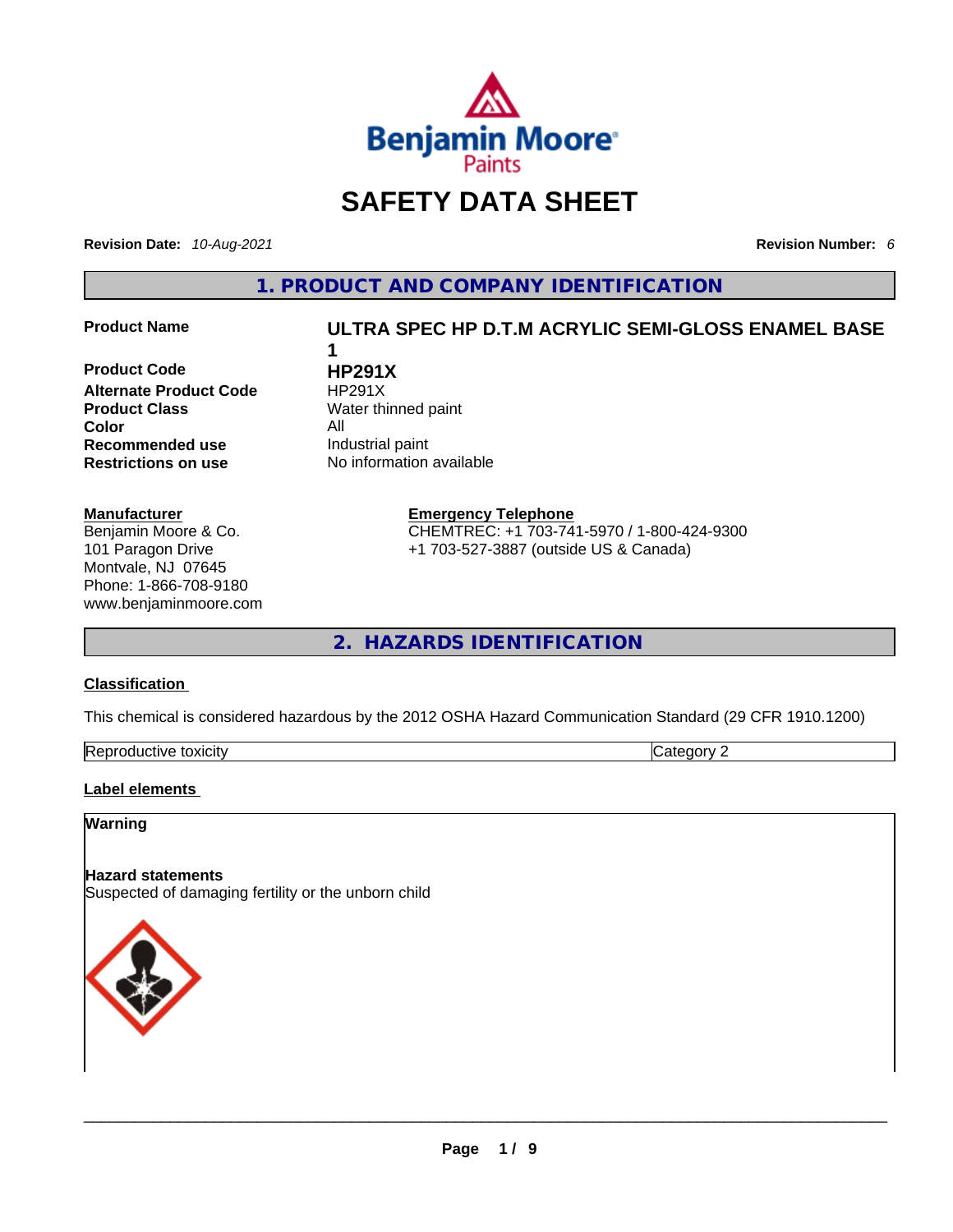#### **Appearance** liquid **Odor 11** and **Odor 11** and **Odor 11** and **Odor 11** and **Odor** 11 and **Odor** 11 and **Odor** 11 and **Odor** 11 and **Odor** 11 and **Odor** 11 and **Odor** 11 and **Odor** 11 and **Odor** 11 and **Odor** 11 and **Odor**

**Precautionary Statements - Prevention** Obtain special instructions before use

Do not handle until all safety precautions have been read and understood Use personal protective equipment as required

**Precautionary Statements - Response**

IF exposed or concerned: Get medical advice/attention

**Precautionary Statements - Storage** Store locked up

**Precautionary Statements - Disposal** Dispose of contents/container to an approved waste disposal plant

**Hazards not otherwise classified (HNOC)**  Not applicable

**Other information** 

No information available

**WARNING:** This product contains isothiazolinone compounds at levels of <0.1%. These substances are biocides commonly found in most paints and a variety of personal care products as a preservative. Certain individuals may be sensitive or allergic to these substances, even at low levels.

# **3. COMPOSITION INFORMATION ON COMPONENTS**

| <b>Chemical name</b>                          | CAS No.    | <b>Weight-%</b> |
|-----------------------------------------------|------------|-----------------|
| Titanium dioxide                              | 13463-67-7 | $15 - 20$       |
| 2,2,4-trimethyl-1,3-pentanediol diisobutyrate | 6846-50-0  | 1 - 5           |
| Kaolin                                        | 1332-58-7  | ่า - 5          |
| Zinc phosphate                                | 7779-90-0  | '- 5            |

|                       | 4. FIRST AID MEASURES                                                                                    |
|-----------------------|----------------------------------------------------------------------------------------------------------|
| <b>General Advice</b> | If symptoms persist, call a physician. Show this safety data sheet to the doctor in<br>attendance.       |
| <b>Eye Contact</b>    | Rinse thoroughly with plenty of water for at least 15 minutes and consult a<br>physician.                |
| <b>Skin Contact</b>   | Wash off immediately with soap and plenty of water while removing all<br>contaminated clothes and shoes. |
| <b>Inhalation</b>     | Move to fresh air. If symptoms persist, call a physician.                                                |
| Ingestion             | Clean mouth with water and afterwards drink plenty of water. Consult a physician<br>if necessary.        |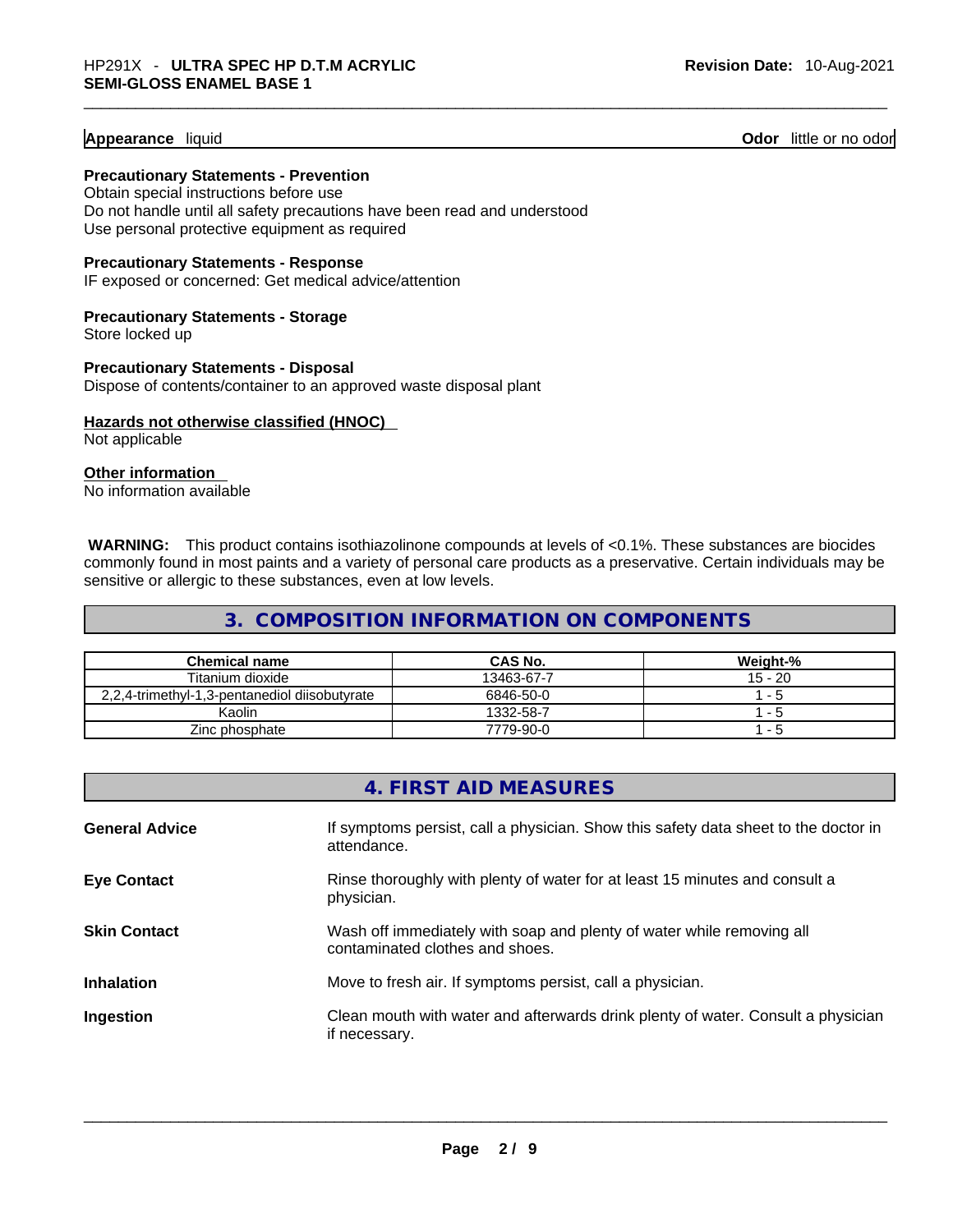| <b>Most Important</b><br><b>Symptoms/Effects</b>                                 | None known.                                           |                                  |                                                                                                                 |
|----------------------------------------------------------------------------------|-------------------------------------------------------|----------------------------------|-----------------------------------------------------------------------------------------------------------------|
| <b>Notes To Physician</b>                                                        | Treat symptomatically.                                |                                  |                                                                                                                 |
|                                                                                  | 5. FIRE-FIGHTING MEASURES                             |                                  |                                                                                                                 |
| <b>Suitable Extinguishing Media</b>                                              |                                                       |                                  | Use extinguishing measures that are appropriate to local<br>circumstances and the surrounding environment.      |
|                                                                                  | Protective equipment and precautions for firefighters | and full protective gear.        | As in any fire, wear self-contained breathing apparatus<br>pressure-demand, MSHA/NIOSH (approved or equivalent) |
| <b>Specific Hazards Arising From The Chemical</b>                                |                                                       | extreme heat.                    | Closed containers may rupture if exposed to fire or                                                             |
| <b>Sensitivity to mechanical impact</b>                                          |                                                       | No                               |                                                                                                                 |
| Sensitivity to static discharge                                                  |                                                       | No                               |                                                                                                                 |
| <b>Flash Point Data</b><br>Flash point (°F)<br>Flash Point (°C)<br><b>Method</b> |                                                       | 250<br>121<br><b>PMCC</b>        |                                                                                                                 |
| <b>Flammability Limits In Air</b>                                                |                                                       |                                  |                                                                                                                 |
| Lower flammability limit:<br><b>Upper flammability limit:</b>                    |                                                       | Not applicable<br>Not applicable |                                                                                                                 |
| Health: 2<br><b>NFPA</b>                                                         | Flammability: 1                                       | Instability: 0                   | <b>Special: Not Applicable</b>                                                                                  |
| <b>NFPA Legend</b><br>0 - Not Hazardous<br>1 - Slightly<br>2 - Moderate          |                                                       |                                  |                                                                                                                 |

3 - High

4 - Severe

*The ratings assigned are only suggested ratings, the contractor/employer has ultimate responsibilities for NFPA ratings where this system is used.* 

*Additional information regarding the NFPA rating system is available from the National Fire Protection Agency (NFPA) at www.nfpa.org.* 

# **6. ACCIDENTAL RELEASE MEASURES**

| <b>Personal Precautions</b>      | Avoid contact with skin, eyes and clothing. Ensure adequate ventilation.                             |
|----------------------------------|------------------------------------------------------------------------------------------------------|
| <b>Other Information</b>         | Prevent further leakage or spillage if safe to do so.                                                |
| <b>Environmental precautions</b> | See Section 12 for additional Ecological Information.                                                |
| <b>Methods for Cleaning Up</b>   | Soak up with inert absorbent material. Sweep up and shovel into suitable<br>containers for disposal. |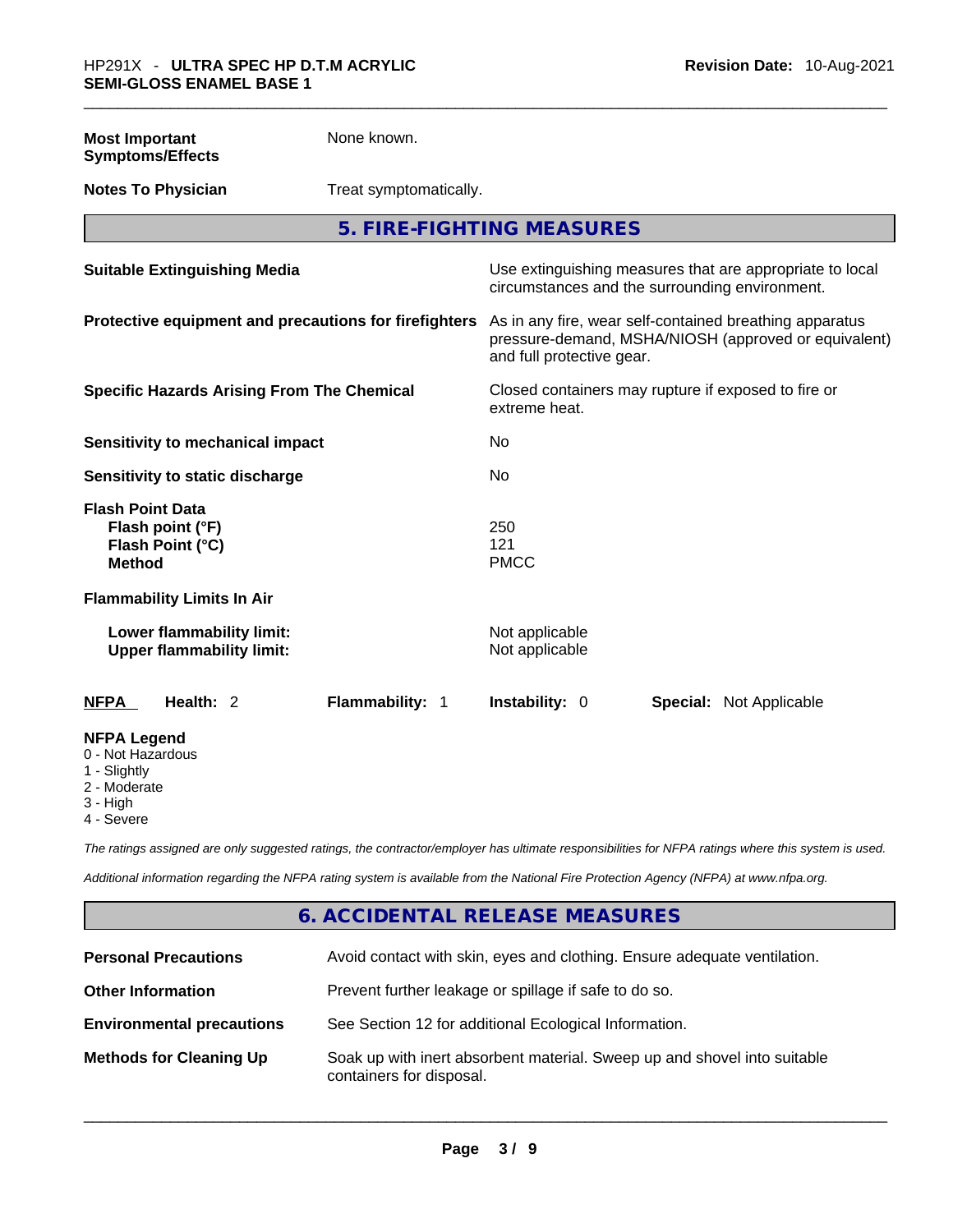# **7. HANDLING AND STORAGE**

| <b>Handling</b>               | Avoid contact with skin, eyes and clothing. Avoid breathing vapors, spray mists or<br>sanding dust. In case of insufficient ventilation, wear suitable respiratory<br>equipment. |
|-------------------------------|----------------------------------------------------------------------------------------------------------------------------------------------------------------------------------|
| <b>Storage</b>                | Keep container tightly closed. Keep out of the reach of children.                                                                                                                |
| <b>Incompatible Materials</b> | No information available                                                                                                                                                         |

### **8. EXPOSURE CONTROLS/PERSONAL PROTECTION**

#### **Exposure Limits**

| <b>Chemical name</b> | <b>ACGIH TLV</b>                                                                                                  | <b>OSHA PEL</b>                                        |
|----------------------|-------------------------------------------------------------------------------------------------------------------|--------------------------------------------------------|
| Titanium dioxide     | TWA: $10 \text{ mg/m}^3$                                                                                          | 15 mg/m $3$ - TWA                                      |
| Kaolin               | TWA: 2 $mg/m3$ particulate matter<br>containing no asbestos and <1%<br>crystalline silica, respirable particulate | 15 mg/m <sup>3</sup> - TWA<br>$5 \text{ mg/m}^3$ - TWA |
|                      | matter                                                                                                            |                                                        |

#### **Legend**

ACGIH - American Conference of Governmental Industrial Hygienists Exposure Limits OSHA - Occupational Safety & Health Administration Exposure Limits N/E - Not Established

| <b>Engineering Measures</b>          | Ensure adequate ventilation, especially in confined areas.                                                                                                                                                                                                                                                                   |
|--------------------------------------|------------------------------------------------------------------------------------------------------------------------------------------------------------------------------------------------------------------------------------------------------------------------------------------------------------------------------|
| <b>Personal Protective Equipment</b> |                                                                                                                                                                                                                                                                                                                              |
| <b>Eye/Face Protection</b>           | Safety glasses with side-shields.                                                                                                                                                                                                                                                                                            |
| <b>Skin Protection</b>               | Protective gloves and impervious clothing.                                                                                                                                                                                                                                                                                   |
| <b>Respiratory Protection</b>        | In operations where exposure limits are exceeded, use a NIOSH approved<br>respirator that has been selected by a technically qualified person for the specific<br>work conditions. When spraying the product or applying in confined areas, wear a<br>NIOSH approved respirator specified for paint spray or organic vapors. |
| <b>Hygiene Measures</b>              | Avoid contact with skin, eyes and clothing. Remove and wash contaminated<br>clothing before re-use. Wash thoroughly after handling.                                                                                                                                                                                          |

# **9. PHYSICAL AND CHEMICAL PROPERTIES**

**Appearance liquid Odor**<br> **Odor Threshold**<br> **Odor Threshold**<br> **CODOR**<br> **CODOR**<br> **CODOR**<br> **CODOR**<br> **CODOR**<br> **CODOR**<br> **CODOR**<br> **CODOR**<br> **CODOR Density (Ibs/gal)** 10.1 - 10.2<br> **Specific Gravity** 1.21 - 1.23 **Specific Gravity** 

No information available<br>10.1 - 10.2 **pH pH No** information available **Viscosity (cps) Viscosity (cps) No information available Solubility(ies)**<br> **No information available**<br> **Water solubility**<br> **Water solubility No information available Evaporation Rate** No information available \_\_\_\_\_\_\_\_\_\_\_\_\_\_\_\_\_\_\_\_\_\_\_\_\_\_\_\_\_\_\_\_\_\_\_\_\_\_\_\_\_\_\_\_\_\_\_\_\_\_\_\_\_\_\_\_\_\_\_\_\_\_\_\_\_\_\_\_\_\_\_\_\_\_\_\_\_\_\_\_\_\_\_\_\_\_\_\_\_\_\_\_\_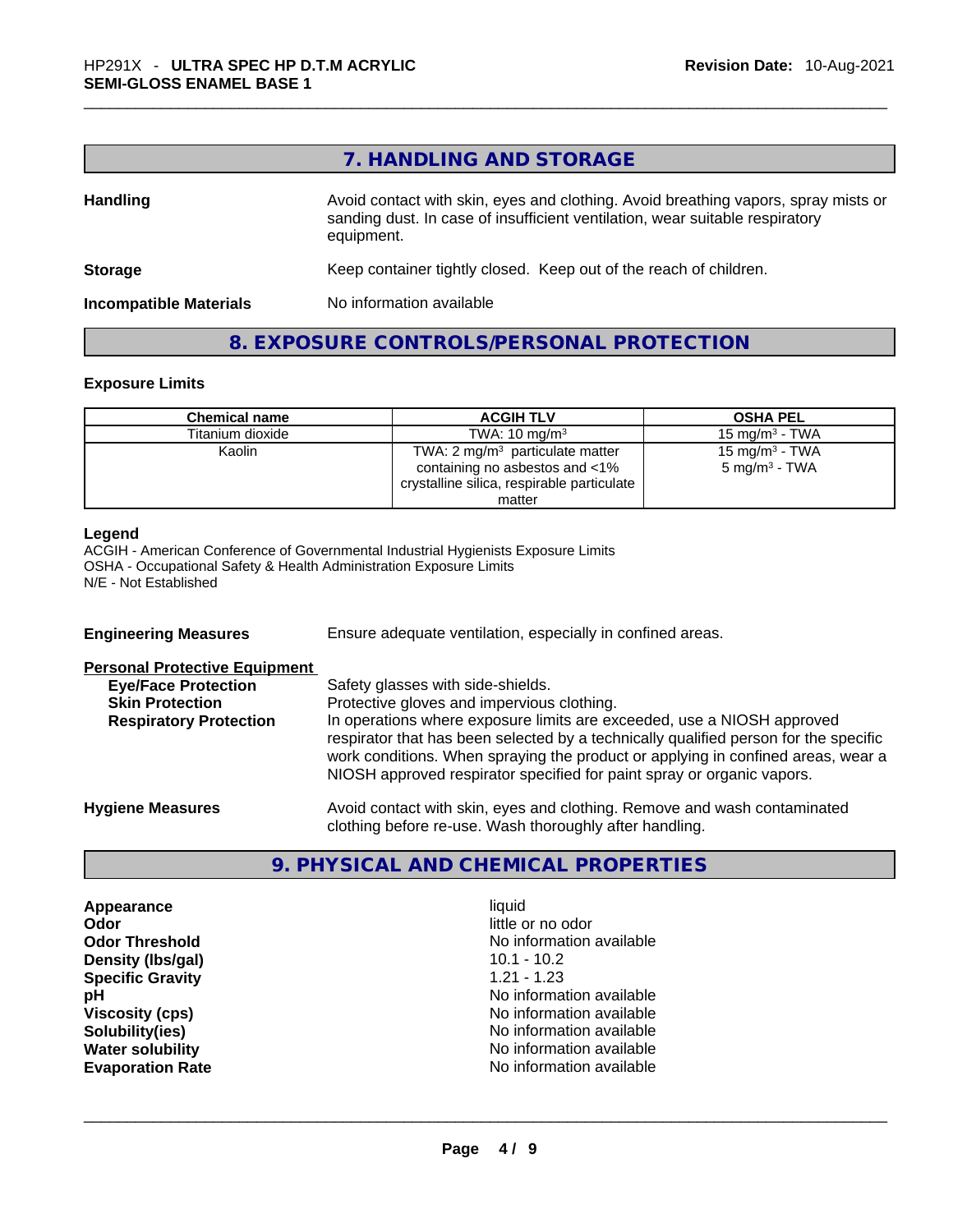| No information available |
|--------------------------|
| No information available |
| 45 - 55                  |
| $35 - 45$                |
| $45 - 55$                |
| $55 - 65$                |
| < 150                    |
| 212                      |
| 100                      |
| 32                       |
| 0                        |
| 250                      |
| 121                      |
| <b>PMCC</b>              |
| Not applicable           |
| Not applicable           |
| Not applicable           |
| No information available |
| No information available |
| No information available |
| No information available |
| No information available |
|                          |

| No information available |
|--------------------------|
| No information available |
| 45 - 55                  |
| 35 - 45                  |
| 45 - 55                  |
| 55 - 65                  |
| < 150                    |
| 212                      |
| 100                      |
| 32                       |
| 0                        |
| 250                      |
| 121                      |
| PMCC                     |
| Not applicable           |
| Not applicable           |
| Not applicable           |
| No information available |
| No information available |
| No information available |
| No information available |
| No information available |
|                          |

# **10. STABILITY AND REACTIVITY**

| <b>Reactivity</b>                         | Not Applicable                           |
|-------------------------------------------|------------------------------------------|
| <b>Chemical Stability</b>                 | Stable under normal conditions.          |
| <b>Conditions to avoid</b>                | Prevent from freezing.                   |
| <b>Incompatible Materials</b>             | No materials to be especially mentioned. |
| <b>Hazardous Decomposition Products</b>   | None under normal use.                   |
| <b>Possibility of hazardous reactions</b> | None under normal conditions of use.     |

# **11. TOXICOLOGICAL INFORMATION**

**Product Information Information on likely routes of exposure Principal Routes of Exposure** Eye contact, skin contact and inhalation. **Acute Toxicity Product Information** No information available **Symptoms related to the physical,chemical and toxicological characteristics Symptoms** No information available **Notifically and the set of the set of the set of the set of the set of the set of the set of the set of the set of the set of the set of the set of the set of the set of the set of the**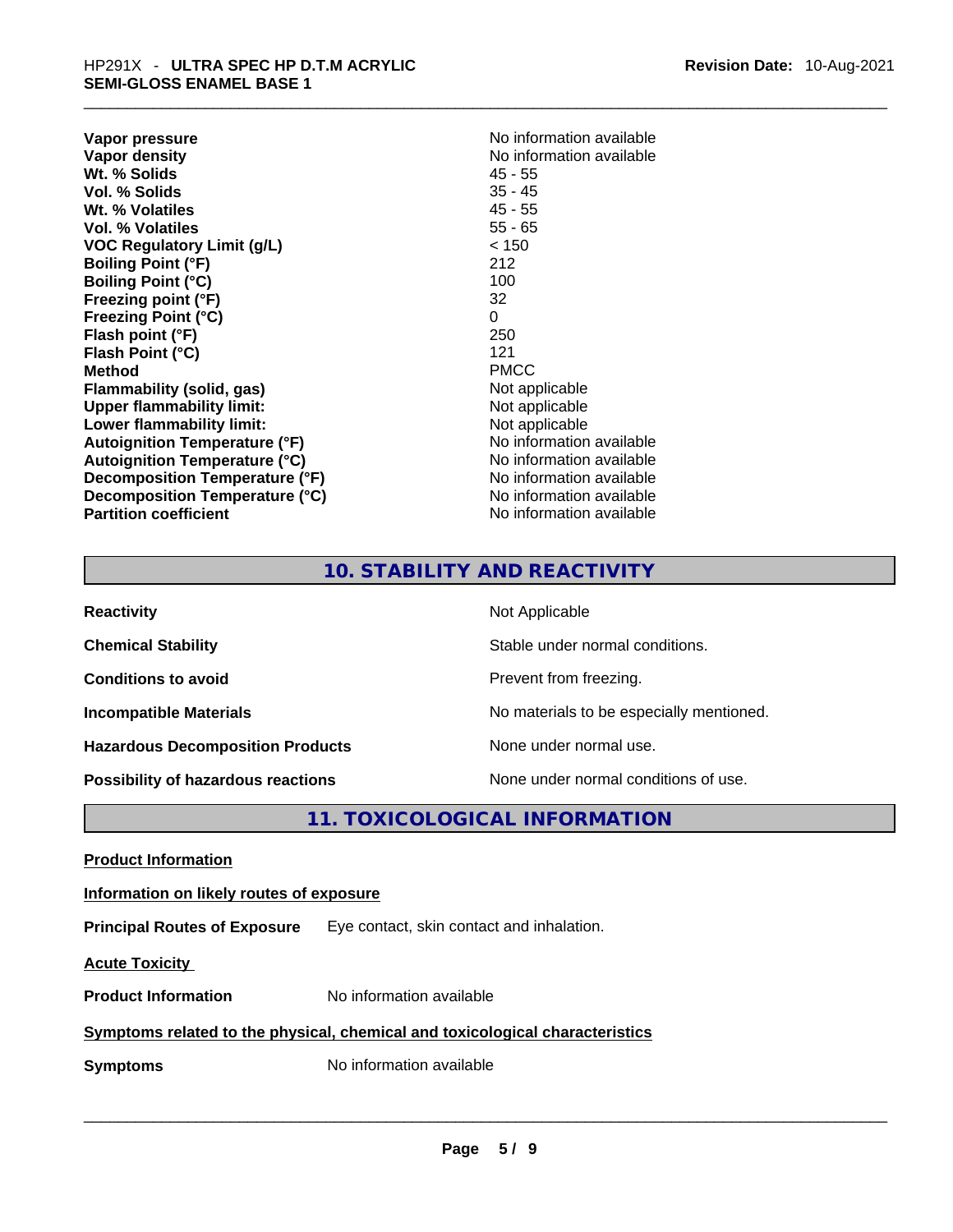### **Delayed and immediate effects as well as chronic effects from short and long-term exposure**

| Eye contact                     | May cause slight irritation.                                                                                    |
|---------------------------------|-----------------------------------------------------------------------------------------------------------------|
| <b>Skin contact</b>             | Substance may cause slight skin irritation. Prolonged or repeated contact may dry<br>skin and cause irritation. |
| <b>Inhalation</b>               | May cause irritation of respiratory tract.                                                                      |
| Ingestion                       | Ingestion may cause gastrointestinal irritation, nausea, vomiting and diarrhea.                                 |
| <b>Sensitization</b>            | No information available                                                                                        |
| <b>Neurological Effects</b>     | No information available.                                                                                       |
| <b>Mutagenic Effects</b>        | No information available.                                                                                       |
| <b>Reproductive Effects</b>     | Possible risk of impaired fertility. Possible risk of harm to the unborn child.                                 |
| <b>Developmental Effects</b>    | No information available.                                                                                       |
| Target organ effects            | No information available.                                                                                       |
| <b>STOT - single exposure</b>   | No information available.                                                                                       |
| <b>STOT - repeated exposure</b> | No information available.                                                                                       |
| Other adverse effects           | No information available.                                                                                       |
| <b>Aspiration Hazard</b>        | No information available                                                                                        |

#### **Numerical measures of toxicity**

#### **The following values are calculated based on chapter 3.1 of the GHS document**

| <b>ATEmix (oral)</b>   | 26939 mg/kg  |
|------------------------|--------------|
| <b>ATEmix (dermal)</b> | 182627 mg/kg |

#### **Component Information**

| Chemical name                                                 | Oral LD50             | Dermal LD50          | Inhalation LC50          |
|---------------------------------------------------------------|-----------------------|----------------------|--------------------------|
| Titanium dioxide<br>13463-67-7                                | $> 10000$ mg/kg (Rat) | $\blacksquare$       | $\overline{\phantom{a}}$ |
| 2,2,4-trimethyl-1,3-pentanediol<br>diisobutyrate<br>6846-50-0 | $>$ 3200 mg/kg (Rat)  |                      | $> 5.3$ mg/L (Rat) 6 h   |
| Kaolin<br>1332-58-7                                           | $>$ 5000 mg/kg (Rat)  | $>$ 5000 mg/kg (Rat) | -                        |
| Zinc phosphate<br>7779-90-0                                   | $>$ 5000 mg/kg (Rat)  |                      | $\sim$                   |

#### **Chronic Toxicity**

#### **Carcinogenicity**

*The information below indicates whether each agency has listed any ingredient as a carcinogen:.* 

| <b>Chemical name</b> | IARC                 | <b>NTP</b> | OSHA   |
|----------------------|----------------------|------------|--------|
|                      | 2Β<br>Possible Human |            | Listed |
| Titanium.<br>dioxide | Carcinogen           |            |        |

• Although IARC has classified titanium dioxide as possibly carcinogenic to humans (2B), their summary concludes: "No significant exposure to titanium dioxide is thought to occur during the use of products in which titanium dioxide is<br>bound to other materials, such as paint."

#### **Legend**

bound to other materials, such as paint."<br>
Legend<br>
IARC - International Agency for Research on Cancer<br>
NTP - National Toxicity Program<br>
OSHA - Occupational Safety & Health Administration<br>
\_\_\_\_\_\_\_\_\_\_\_\_\_\_\_\_\_\_\_\_\_\_\_\_\_\_\_\_\_\_\_\_\_\_ IARC - International Agency for Research on Cancer NTP - National Toxicity Program OSHA - Occupational Safety & Health Administration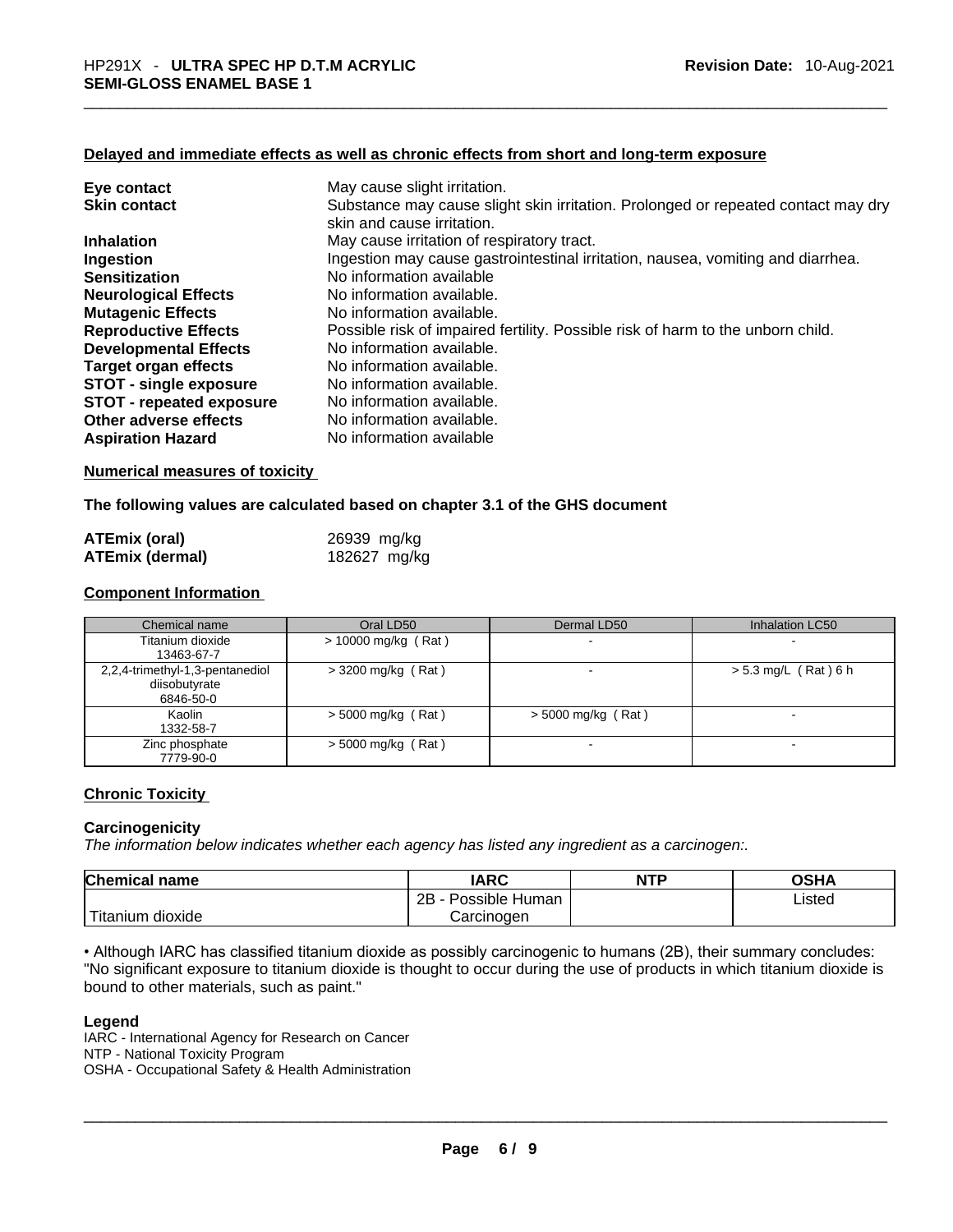# **12. ECOLOGICAL INFORMATION**

### **Ecotoxicity Effects**

The environmental impact of this product has not been fully investigated.

#### **Product Information**

**Acute Toxicity to Fish** No information available

#### **Acute Toxicity to Aquatic Invertebrates**

No information available

**Acute Toxicity to Aquatic Plants** No information available

#### **Persistence / Degradability**

No information available.

#### **Bioaccumulation**

No information available.

#### **Mobility in Environmental Media**

No information available.

#### **Ozone**

No information available

#### **Component Information**

#### **Acute Toxicity to Fish**

Titanium dioxide  $LC50:$  > 1000 mg/L (Fathead Minnow - 96 hr.)

#### **Acute Toxicity to Aquatic Invertebrates**

No information available

#### **Acute Toxicity to Aquatic Plants**

No information available

# **13. DISPOSAL CONSIDERATIONS**

**Waste Disposal Method** Dispose of in accordance with federal, state, and local regulations. Local requirements may vary, consult your sanitation department or state-designated environmental protection agency for more disposal options.

### **14. TRANSPORT INFORMATION**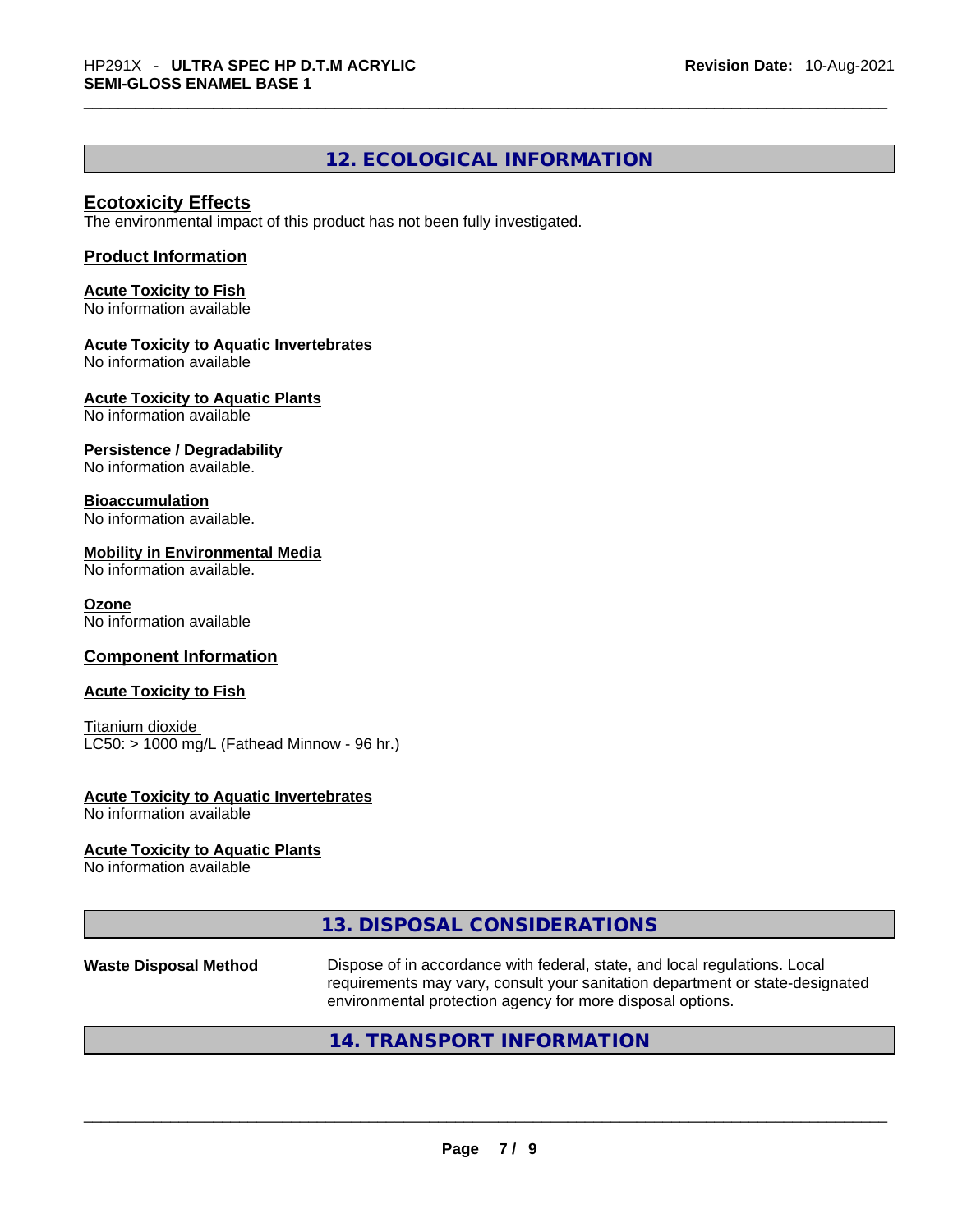| <b>DOT</b>                                                            | Not regulated                     |
|-----------------------------------------------------------------------|-----------------------------------|
| <b>ICAO/IATA</b>                                                      | Not regulated                     |
| <b>IMDG / IMO</b>                                                     | Not regulated                     |
|                                                                       | <b>15. REGULATORY INFORMATION</b> |
| $\mathbf{r}$ , and $\mathbf{r}$ , and $\mathbf{r}$ , and $\mathbf{r}$ |                                   |

#### **International Inventories**

| <b>TSCA: United States</b> | Yes - All components are listed or exempt. |
|----------------------------|--------------------------------------------|
| <b>DSL: Canada</b>         | Yes - All components are listed or exempt. |

# **Federal Regulations**

| SARA 311/312 hazardous categorization |     |  |
|---------------------------------------|-----|--|
| Acute health hazard                   | Nο  |  |
| Chronic Health Hazard                 | Yes |  |
| Fire hazard                           | No  |  |
| Sudden release of pressure hazard     | Nο  |  |
| <b>Reactive Hazard</b>                | No  |  |

#### **SARA 313**

Section 313 of Title III of the Superfund Amendments and Reauthorization Act of 1986 (SARA). This product contains a chemical or chemicals which are subject to the reporting requirements of the Act and Title 40 of the Code of Federal Regulations, Part 372:

| Chemical name  | CAS No.   | Weight-% | <b>CERCLA/SARA 313</b>     |
|----------------|-----------|----------|----------------------------|
| Zinc phosphate | 7779-90-0 | $ \sim$  | (de minimis concentration) |

# **Clean Air Act,Section 112 Hazardous Air Pollutants (HAPs) (see 40 CFR 61)**

This product contains the following HAPs:

*None*

# **US State Regulations**

#### **California Proposition 65**

**A** WARNING: Cancer and Reproductive Harm– www.P65warnings.ca.gov

#### **State Right-to-Know**

| <b>Chemical name</b>   | <b>Massachusetts</b> | New<br>. Jersev | Pennsylvania |
|------------------------|----------------------|-----------------|--------------|
| <br>dioxide<br>ıtanıum |                      |                 |              |
| ∖aolın                 |                      |                 |              |